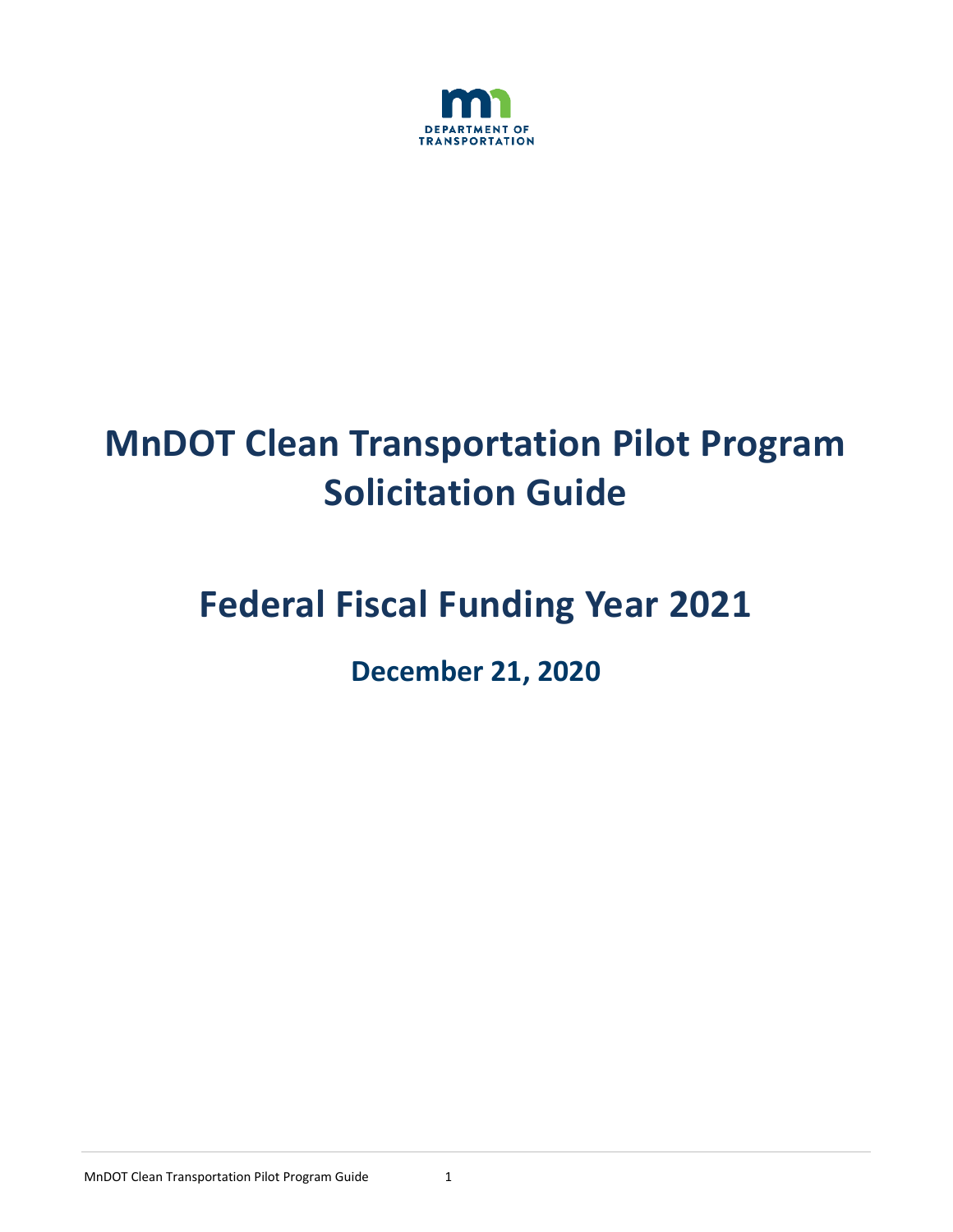## <span id="page-1-0"></span>**Table of Contents**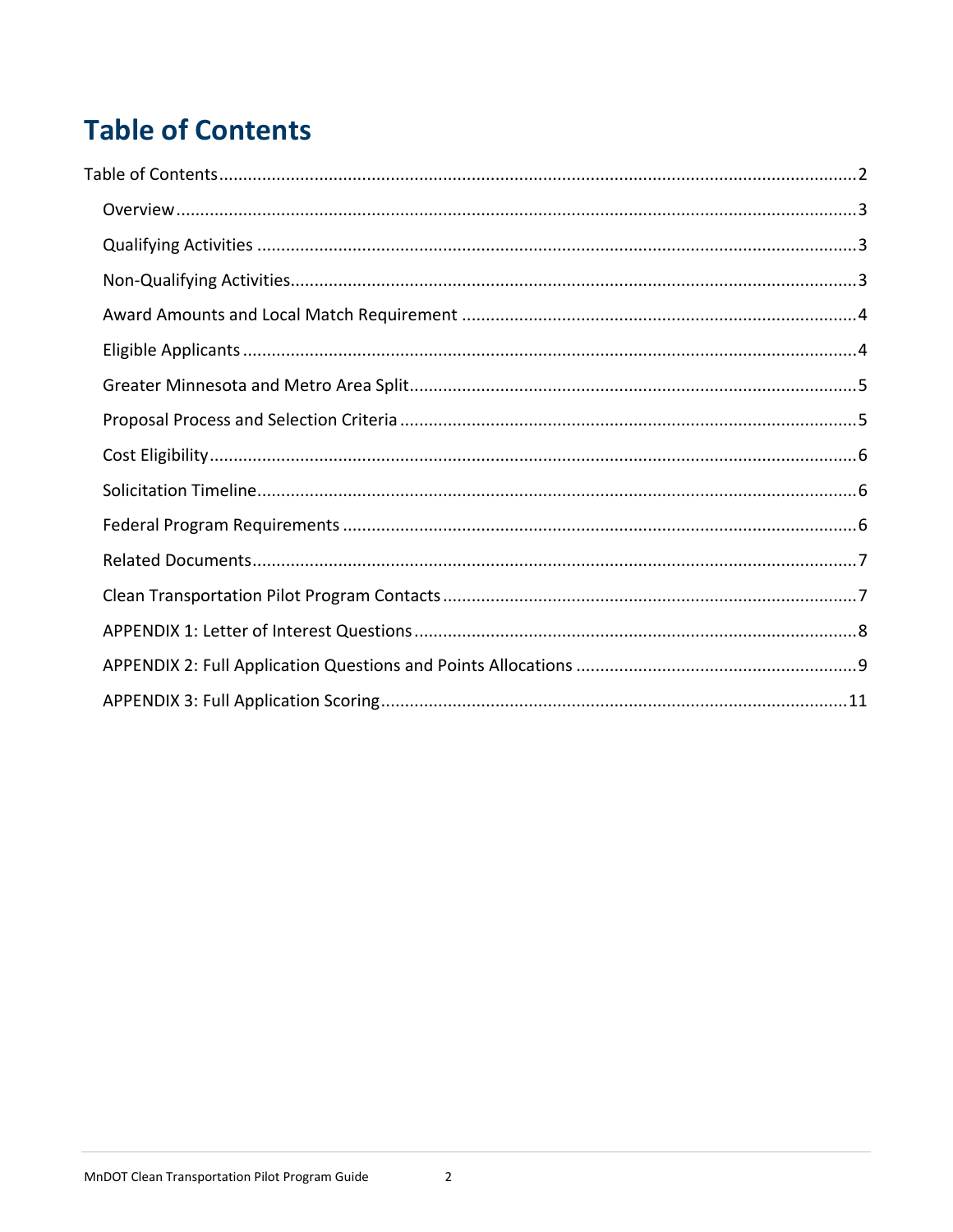## <span id="page-2-0"></span>**Overview**

MnDOT's Clean Transportation Pilot Funding Program provides up to \$2 million annually in grants ranging from \$25,000 to \$500,000 to pilot, test, and increase adoption of clean transportation technologies, especially where cost is a barrier to implementation.

The overall program goal is to demonstrate the potential of innovative clean transportation technologies to reduce greenhouse gas (GHG) emissions from the transportation sector in Minnesota and help the state meet our statutory GHG reduction goals in the Next Generation Energy Act. Successful programs will incorporate resilient design features; be responsive to economic disruptions; expand access to clean transportation technologies, especially in smaller and/or rural communities; and bring equity in project siting and user benefits, especially for communities of color and low-income residents.

The establishment of this program was a recommendation from MnDOT's Pathways [to Decarbonizing](https://www.dot.state.mn.us/sustainability/docs/pathways-report-2019.pdf)  [Transportation in Minnesota](https://www.dot.state.mn.us/sustainability/docs/pathways-report-2019.pdf) report of 2019. This program was developed in collaboration with MnDOT's Sustainable Transportation Advisory Council and is administered by MnDOT's Office of Sustainability and Public Health.

## <span id="page-2-1"></span>**Qualifying Activities**

- Projects that will implement vehicle propulsion and/or fuels technologies that reduce GHG emissions compared to traditional gasoline and diesel internal combustion engines.
- Projects that advance infrastructure or implement systems that avoid or reduce transportation GHG emissions. Examples include, but are not limited to, shifting single-occupancy vehicle trips to other modes, reducing peak trip demand, advancing complete streets programs, increasing the availability of electric vehicles (EVs) and charging facilities, promote low carbon/advance biofuels, and other similar efforts.
- Projects that demonstrate innovative uses and/or adoption of commercially available clean transportation technologies in new or underserved communities or help to overcome barriers to new technology adoption in Minnesota, such as operability during winter months
- Project that demonstrate how clean transportation technologies can be scaled up to serve a larger markets or larger numbers of users.
- Projects that expand knowledge and understanding of clean transportation technologies in communities that may have less access to this information.

## <span id="page-2-2"></span>**Non-Qualifying Activities**

- Early stage research projects and other projects without a proof of concept or path to commercialization.
- Maintenance or operations.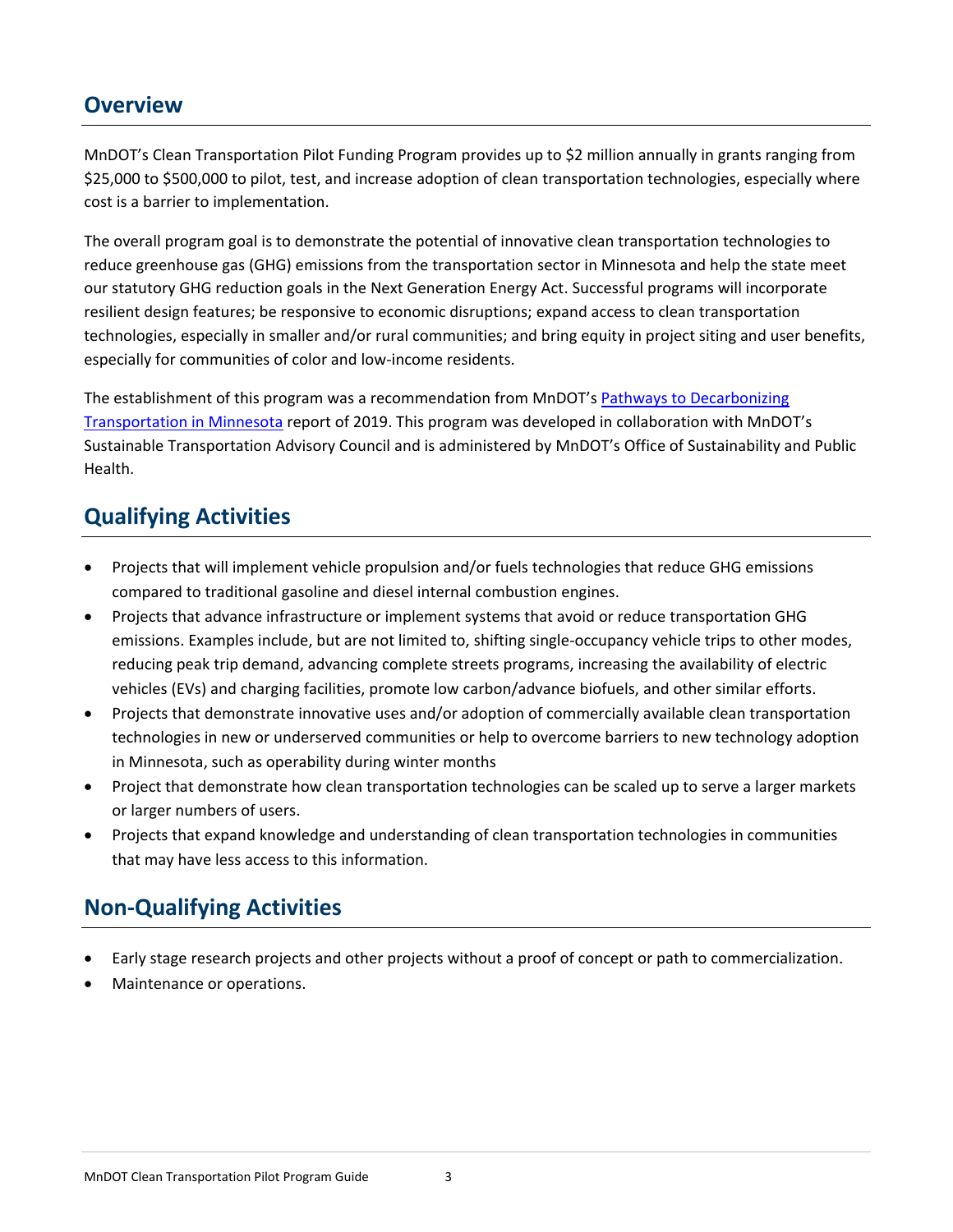## <span id="page-3-0"></span>**Award Amounts and Local Match Requirement**

Awards amounts will range from **\$25,000** to **\$500,000.**

Applicants must provide a minimum local match of 20%. This local match requirement is waived for projects submitted by tribal nations. The local funding match must be from a non-federal funding source, but may be combined with funds from other grant programs that require a matching component, as long as the matched funds are not federal and the requirements of the other program(s) allow such an arrangement.

Applicants that propose contributing more than the 20% minimum local match will be allocated extra points in the evaluation of full applications.

Funds must be used within 12 months. Extenuating circumstances for project extensions will be considered by MnDOT on an individual basis. Quarterly progress and financial reports to MnDOT are required.

## <span id="page-3-1"></span>**Eligible Applicants**

The project must have a lead applicant that meets one of the following eligibility requirements:

- 1. A local government, including any unit of local government below a State government agency, except for an MPO. Examples include city, town, township, or county agencies.
- 2. A regional transportation authority (same as regional transportation planning organizations defined in the statewide planning section (23 U.S.C. 135(m)).
- 3. A transit agency that is eligible for funds as determined by the Federal Transit Administration.
- 4. A natural resource or public land agency, including any federal, tribal, state, or local agency responsible for natural resources or public land administration. Examples include:
	- o State or local park or forest agencies
	- o State or local fish and game or wildlife agencies
	- o Department of the Interior Land Management Agencies
	- o U.S. Forest Service
- 5. A school district, local education agency, or school, including any public or nonprofit private school (projects must benefit the general public).
- 6. A federally recognized tribal government in Minnesota.
- 7. A 501(c)(3) nonprofit organization in Minnesota with a stated mission involving transportation and/or clean energy.

MnDOT encourages lead applicants to form partnerships with other public, private, and/or non-profit entities (that may or may not also be eligible) to serve as supporting applicants. MPOs are not eligible entities as defined under 23 U.S.C. 133(h)(4)(B) and are not eligible project sponsors. However, MPOs may partner with an eligible lead applicant to propose and carry out a project.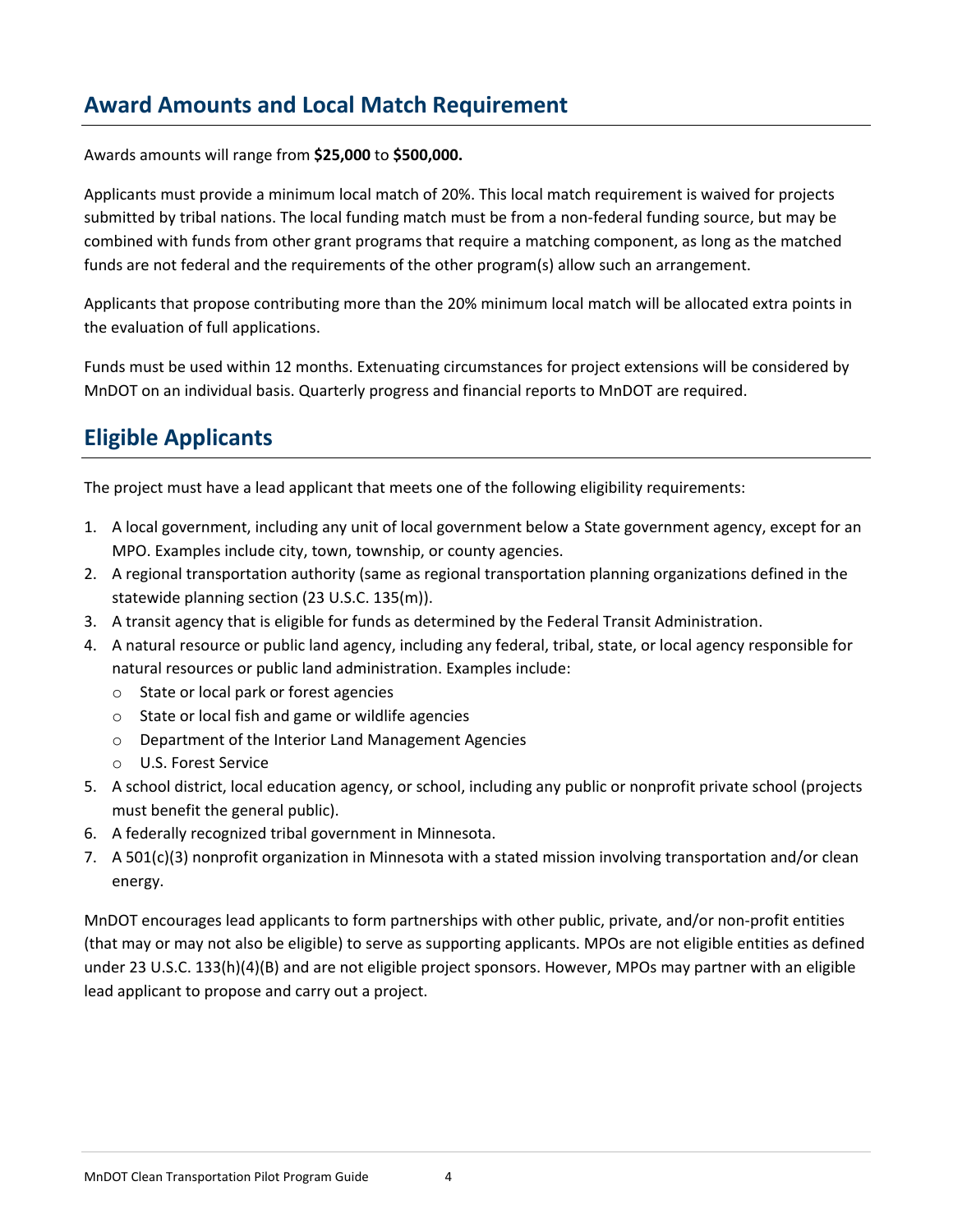## <span id="page-4-0"></span>**Greater Minnesota and Metro Area Split**

Approximately half of the \$2 million annual grant award amount will be reserved for projects in Greater Minnesota and the other half for projects in the Twin Cities Metropolitan Area (the seven counties of Anoka, Carver, Dakota, Hennepin, Ramsey, Scott and Washington). All other counties are considered to be in Greater Minnesota for purposes of this application. All project applications—from both areas—will be scored using the same process and criteria, but ranked only against the other projects submitted in their respective area. If there are not enough projects in one area to meet the approximately \$1 million share of the annual award, then the funds may be distributed to project(s) in the other area or reserved for subsequent solicitations.

#### <span id="page-4-1"></span>**Proposal Process and Selection Criteria**

MnDOT will solicit and select projects through a two-step proposal process.

#### **Step 1: Letter of Interest**

MnDOT will first solicit and review letters of interest from eligible applicants. The letter must demonstrate that the proposed project has a viable funding source for the 20% local match (match funds must have a reasonable expectation of being available but do not have to be formally allocated at this stage), cannot be funded by other sources, and should meet at least two of the following basic thresholds:

- 1. Has strong potential or "proof of concept" to reduce GHG emissions from transportation sources in the near term.
- 2. Has a viable approach for scaling up the proposed technology that can make it available in more communities throughout the state.
- 3. Will benefit communities of color, as well as families and workers with low incomes.
- 4. Will leverage or create additional benefits ("co-benefits") in addition to the project's primary purpose (i.e., improves safety, protects water quality, spurs economic growth, encourages more multimodal trips, lowers costs for users, or other benefits not directly related to GHG emissions reductions).
- 5. Is located within, or directly benefits, members of a Tribal nation in Minnesota.

#### **Step 2: Full Application**

MnDOT will invite applicants with project proposals that meet the Step 1 thresholds above to prepare a full application that must include an implementation schedule and budget. Applications will be evaluated and scored on the following topic areas and weightings:

| <b>Topic Area</b>                                  | Weight |
|----------------------------------------------------|--------|
| Cost effectiveness of GHG emissions reduction      | 35%    |
| Scalability and replicability                      | 25%    |
| Environmental justice                              | 15%    |
| Co-benefits in addition to GHG emissions reduction | 10%    |
| Local match exceeding required 20%                 | 5%     |
| Funding and economic resiliency                    | 5%     |
| Advancement of clean transportation                | 5%     |
| implementation practice and body of knowledge      |        |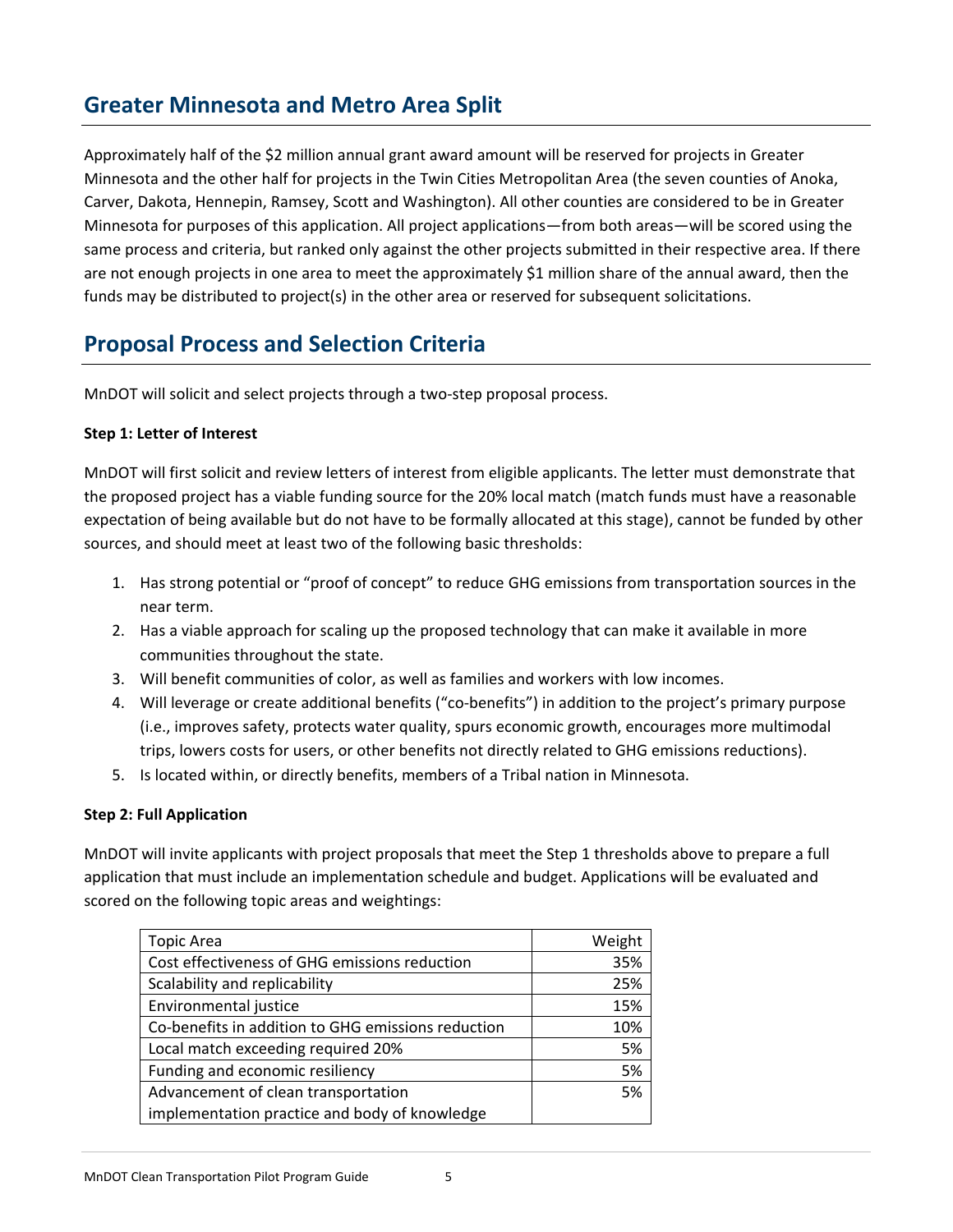|--|

Detailed scoring criteria descriptions and points allocations are shown in Appendix 3. The top scoring projects in the Greater Minnesota and Twin Cities Metro areas will be recommended to the MnDOT Commissioner to review and approve final selections and awards.

## <span id="page-5-0"></span>**Cost Eligibility**

#### **Eligible costs:**

- Administration and project management specific to the project up to 10% of total budget
- Procurement
- Design and engineering
- **Construction**
- Education, communications, and outreach
- Operations and maintenance activities and direct costs that are specific to the project goals

#### **Ineligible costs:**

- Operations and maintenance not directly related to, or needed for, the project
- Financing (e.g. interest payments, transaction fees)
- Costs to prepare the application or otherwise incurred prior to award

## <span id="page-5-1"></span>**Solicitation Timeline**

| Date          | Activity                                                                               |
|---------------|----------------------------------------------------------------------------------------|
| Oct 26, 2020  | Notice of funding availability distributed.<br>Pre-solicitation informational meeting. |
| Nov 2, 2020   | Submission period for Letters of Interest begins.                                      |
| Dec 7, 2020   | Letters of interest due.                                                               |
| Dec 21, 2020  | MnDOT announces applicants selected to submit full applications.                       |
| Feb 15, 2021  | Full applications due.                                                                 |
| Mar 15, 2021* | MnDOT announces applicants selected to receive FY21 funding.                           |
| Apr 15, 2021* | Applicant grant agreements with MnDOT completed.                                       |

*\* These dates are goals and may need to be adjusted. Applicants will be informed of any delays.*

## <span id="page-5-2"></span>**Federal Program Requirements**

The Clean Energy Transportation Pilot Program is supported with federal transportation funds. Following is a partial list of regulations that apply to projects and applicants receiving these funds and must be considered throughout project development, budgeting, and implementation.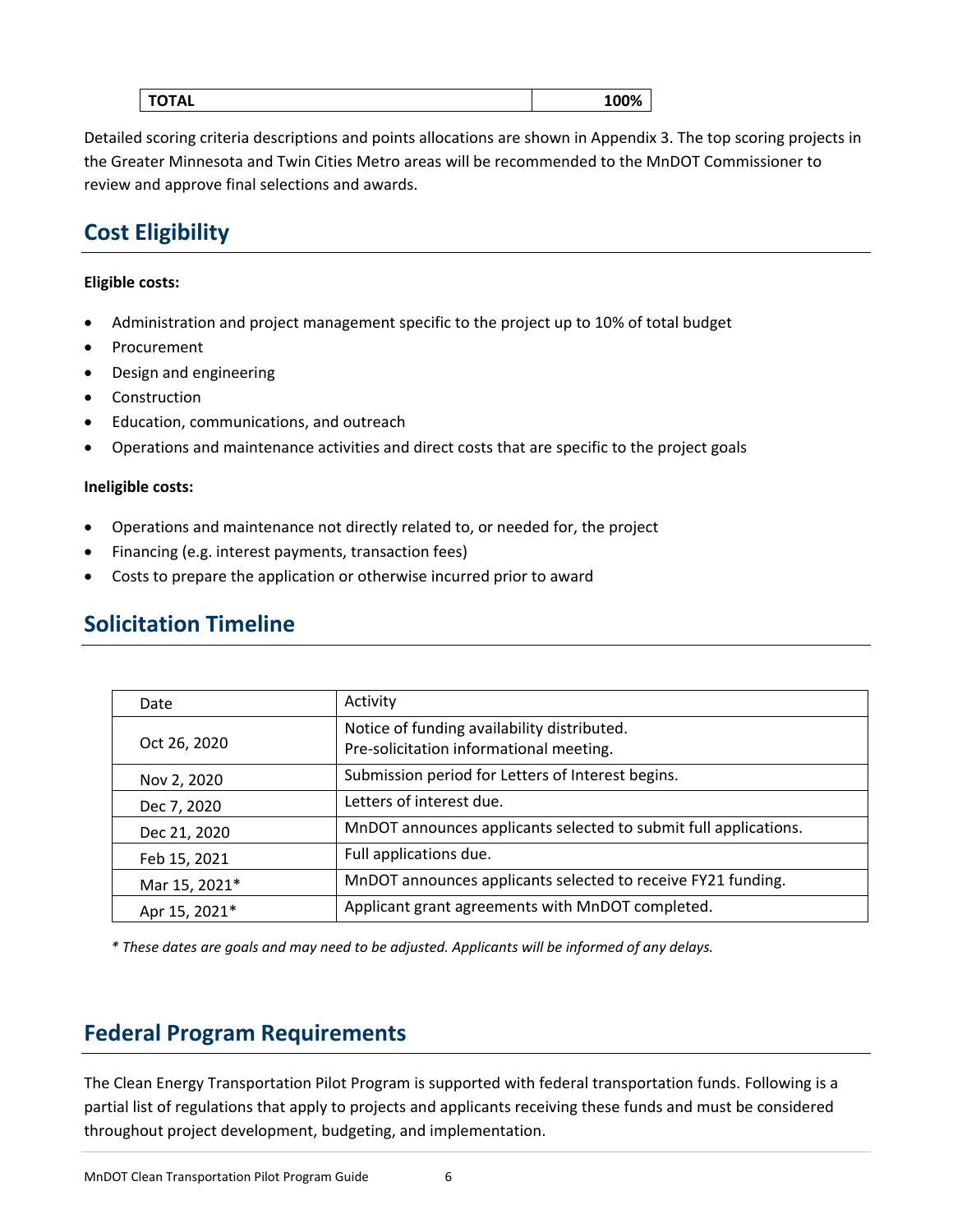- Davis-Bacon and Copeland Acts: Payment of pre-determined wage is applicable to all federal-aid construction contracts exceeding \$2,000 and to all related subcontracts.
- ADA Requirements: All projects must comply with the federal and state accessibility mandates. For additional information see MnDOT's Design Guidance for Accessibility: <https://www.dot.state.mn.us/ada/design.html>
- Anti-Discrimination Laws: Each sponsoring participant must comply with applicable federal and state antidiscrimination laws and be able to demonstrate compliance.
- Project Supervision: Engineering and construction projects must be under the direct supervision of a Minnesota Licensed Professional Engineer.
- Additional Requirements and Specifications: Successful applicants will be provided with additional information as needed by Minnesota Department of Transportation (MnDOT).

## <span id="page-6-0"></span>**Related Documents**

- **Appendix 1: Letter of Interest Questions**
- **Appendix 2: Full Application Questions**
- **Appendix 3: Full Application Scoring Criteria and Weightings**

## <span id="page-6-1"></span>**Clean Transportation Pilot Program Contacts**

| <b>Name</b> | Role                                                          | <b>Address</b>                              | <b>Email/Phone</b>                         |
|-------------|---------------------------------------------------------------|---------------------------------------------|--------------------------------------------|
| Tim Sexton  | Assistant Commissioner<br>and Chief Sustainability<br>Officer | 395 John Ireland Blvd<br>St. Paul, MN 55155 | timothy.sexton@state.mn.us<br>651-366-3622 |
|             |                                                               |                                             |                                            |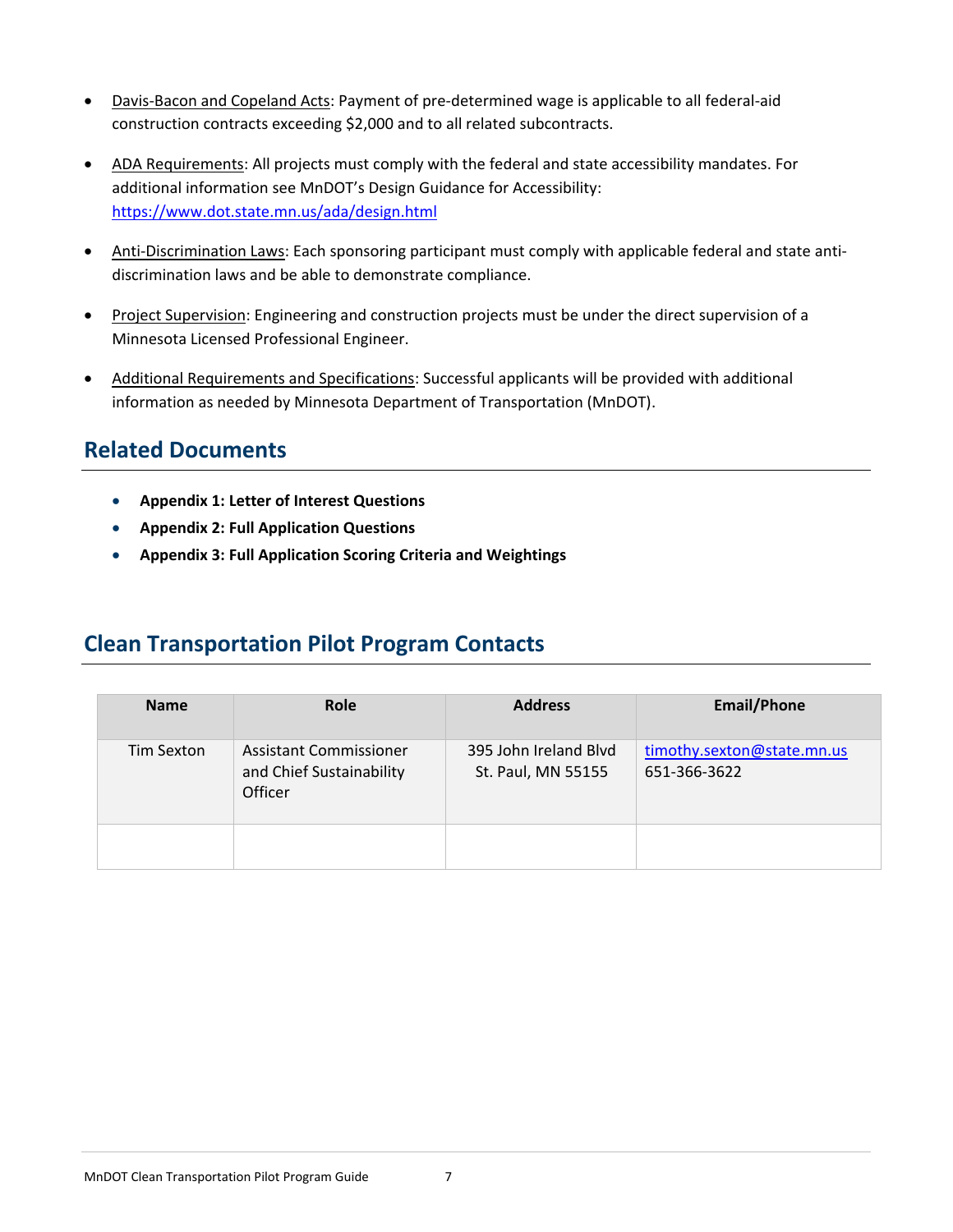## <span id="page-7-0"></span>**APPENDIX 1: Letter of Interest Questions**

Thank you for your interest in MnDOT's Clean Transportation Pilot Program. Your responses to the questions below should provide a "big-picture" description of your project. Completed Letters of Interest from eligible applicants will be reviewed by a committee that includes staff from MnDOT Districts, the MnDOT Office of Sustainability and Public Health, Sustainable Transportation Advisory Council, and subject matter experts. The review committee will determine whether the proposal meets the threshold requirements to advance to a full application (see Solicitation Guide).

Letters of Interest are due: **December 7, 2020.** Applicants will be notified by December 21, 2020 if their proposal is selected to submit a full application (see Solicitation Guide for full application requirements).

Please follow the character count limits shown (including spaces). MnDOT recommends preparing your responses in a separate document and then pasting the text into each field when you are ready to submit the letter. A PDF file with the questions can be downloaded here.

- 1. Lead applicant
- 2. Supporting applicant(s) (if any)
- 3. Lead applicant contact name, title, email, phone, address
- 4. Project name
- 5. Project location(s) (municipality and county)
- 6. Project description (2,000 characters and spaces)
- 7. Estimated project costs
- 8. Source(s) of local match (not required if lead applicant is a Tribal Government)
- 9. Is this project eligible, or has it been submitted in the past, for other grants? (if yes to either, please list year and grant program)
- 10. What is the proposal's Proof of Concept, including potential GHG emissions reduced or avoided? (1,500 characters and spaces)
- 11. How will this project scale up a technology to reach more users and reduce cost barriers for other Minnesota communities in the future? (1,200 characters and spaces)
- 12. How will this project benefit communities of color and/or families and workers with low incomes in Minnesota? (1,500 characters and spaces)
- 13. What additional benefits ("co-benefits") will the project deliver beyond GHG emissions reductions? (1,200 characters and spaces)
- 14. Is the project located within, or will it directly benefit members of, a Tribal Nation in Minnesota? (If yes, please list)
- 15. What is the project duration (in months)?

#### **Thank you for submitting your proposal! The lead applicant contact entered above will receive an email confirmation that your letter has been received.**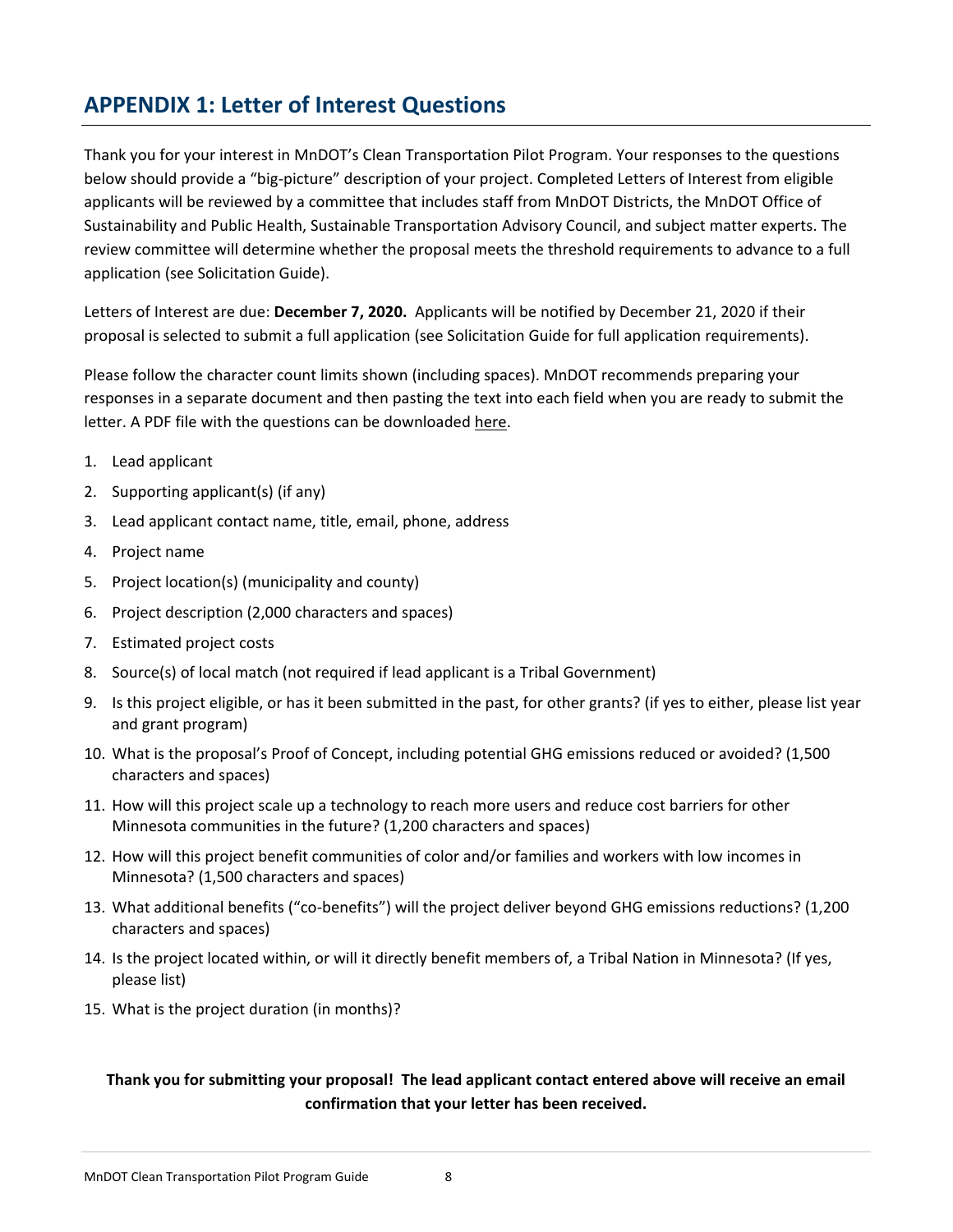## <span id="page-8-0"></span>**APPENDIX 2: Full Application Questions and Points Allocations**

Your responses to the questions below should provide a more detailed description of your project than was included in your Letter of Interest. A proposed budget and schedule are also requested. MnDOT recommends preparing your responses in separate documents and then pasting the text into each field when you are ready to the form available at http://www.dot.state.mn.us/sustainability/clean-transportation.html.

Full applications will be reviewed by a committee that includes staff from MnDOT Districts, the MnDOT Office of Sustainability and Public Health, Sustainable Transportation Advisory Council, and subject matter experts. The committee will score proposals according to the criteria and points allocations shown in Appendix 3.

Full applications are due: **February 16, 2021.** You will be notified by March 15, 2021, if your proposal will receive full or partial funding. Please follow the character/space count limits for responses to the following:

#### **Applicant information**

- Lead applicant
- Supporting applicant(s)
- Lead applicant contact name, title, email, phone, address
- Project name
- Project location(s) (municipality and county)

**Project description** (3,500 characters and spaces)

- Describe the clean transportation technology, process, or innovation that will be advanced.
- Why there is a need for new or improved understanding about this technology/innovation and its application?
- How users will interact with and benefit from the project; how the applicant(s) will implement and maintain any facilities or equipment involved?
- Cost barriers to widespread implementation that will be addressed.
- Share other relevant project characteristics.

**FACTOR 1: GHG Emissions Reductions and Cost Effectiveness (up to 35 points)** (3,500 characters and spaces.

Attach supporting calculations and references as PDF file not exceeding 2 pages)

- What is the estimated quantity of potential GHG emissions that will be reduced or avoided?
- Explain the method of estimating GHG emissions benefits.
- Describe any potential cost savings (operational or lifecycle) that may be realized for users and/or the project owner.
- What is the ratio of GHG emissions reduction and/or avoidance to the amount of Clean Transportation Program grant funding requested from MnDOT (\$/metric ton CO2e)?

#### **FACTOR 2: Scalability and Replicability (up to 25 points)** (3,500 characters and spaces)

- Explain how the project will create new knowledge or understanding that will encourage further expansion of similar projects in other Minnesota communities.
- Address how data from your project will be collected and analyzed.
- How could your project/effort be replicated by others?
- Describe potential communication strategies for sharing findings with other entities that are likely to carry out similar projects in the future. (Examples include: 1:1 meetings, consulting, publication of indepth case study, mentoring other organizations in implementation)
- Describe how this project could be scaled if full funding is not awarded/available.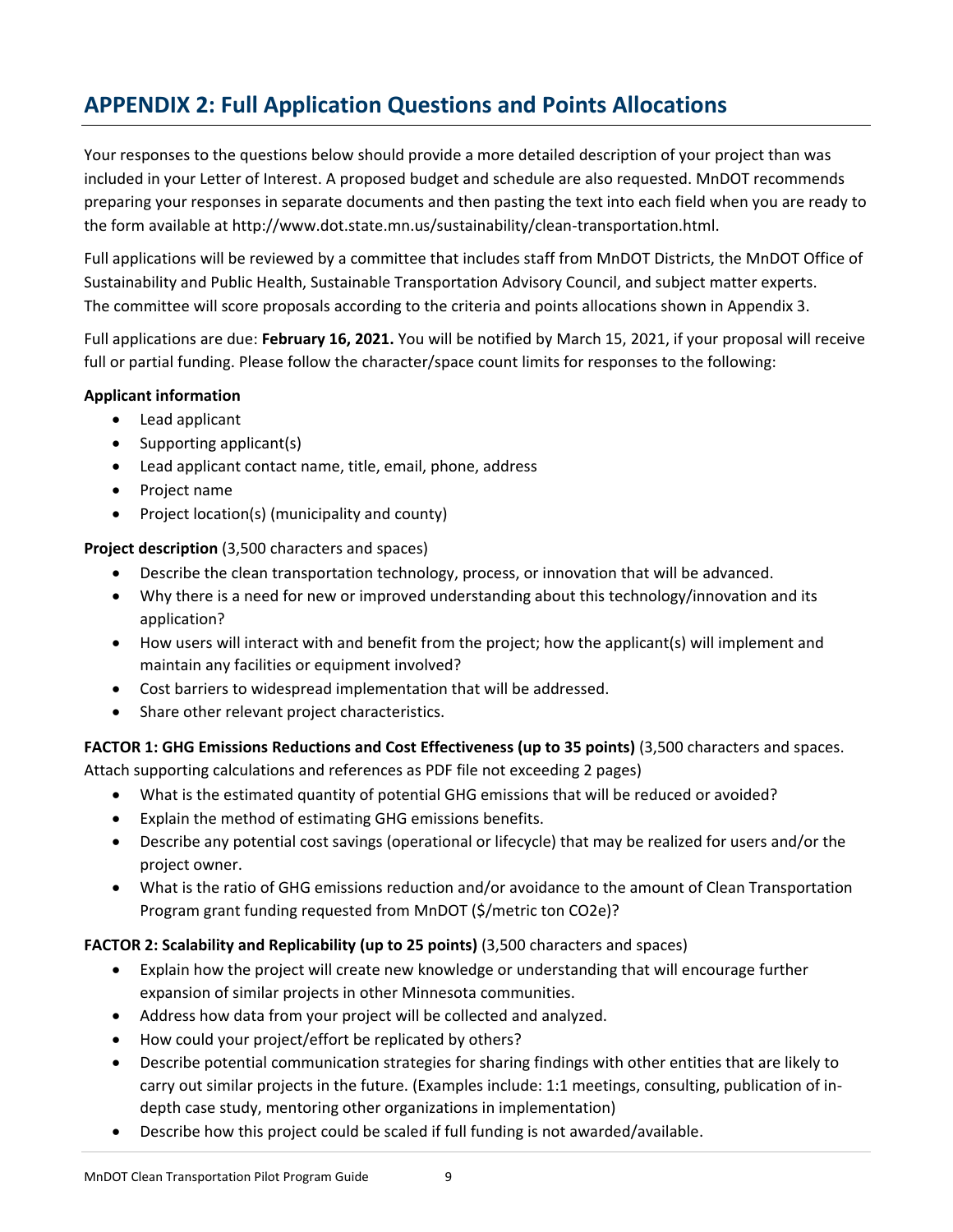#### **FACTOR 3: Equity (15 points)** (3,500 characters and spaces)

- What are the benefits of the project to communities of color, as well as low-income workers and families?
- Is the project located within, or will it directly benefit residents of, environmental justice communities as defined and identified by the Minnesota Pollution Control Agency?
- Will the project create jobs or new income opportunities for low-income Minnesotans?

#### **FACTOR 4: "Co-benefits" (up to 15 points)** (3,000 characters and spaces)

Briefly describe other benefits, in addition to GHG reduction, that the project will deliver. These may include, but are not limited to,

- improved safety
- improved stormwater quality or reduced runoff
- expanded mobility and multimodal options
- add new charging stations that may encourage more people to purchase electric vehicles.
- Increased safety for one or more user groups
- Improved water quality or reduced impact on water quality
- Reduction in noise pollution
- Increased access and affordability
- Local economic benefits

Please provide as many specifics as possible (e.g., support 5 jobs or reduce \$5,000 per year in operating costs).

**FACTOR 5: Source and Amount of Local Match (up to 5 points)** (500 characters and spaces)

State the source and commitment for the 20% local match. If the local match will exceed the required 20%, please state the additional percentage.

#### **FACTOR 6: Financial Contingency Preparedness (up to 5 points**) (2,500 characters and spaces)

- Describe the top financial risks or uncertainties of the project. These could include a shortfall in local match funding, lower than necessary revenue from users and/or sponsors, impacts of the pandemic and economic downturn, delays in design or procurement, or other potential risks.
- Describe how the project will respond to risks, if necessary.

#### **FACTOR 7: Research Component (up to 5 points)** (2,500 characters and spaces)

- Describe the project outcomes that will contribute to the field of study of clean transportation in Minnesota.
- How will project successes and lessons learned will be shared with other interested stakeholders, educators, agencies, and clean transportation advocates?

#### **SCHEDULE:** Provide a month-by-month explanation of basic project tasks and events. Use this format:

| Month | <b>Events or Tasks (examples)</b>               |
|-------|-------------------------------------------------|
|       | Notice to proceed. Administrative organization. |
|       | Hire/train staff.                               |
|       | Task 1 [name of task]                           |
|       | Task 2 [name of task]                           |
|       | Task 2 [name of task]                           |
| etc   |                                                 |

#### **BUDGET:** Use the **[Excel template](https://edocs-public.dot.state.mn.us/edocs_public/DMResultSet/download?docId=12243884)** to show proposed project costs and revenues.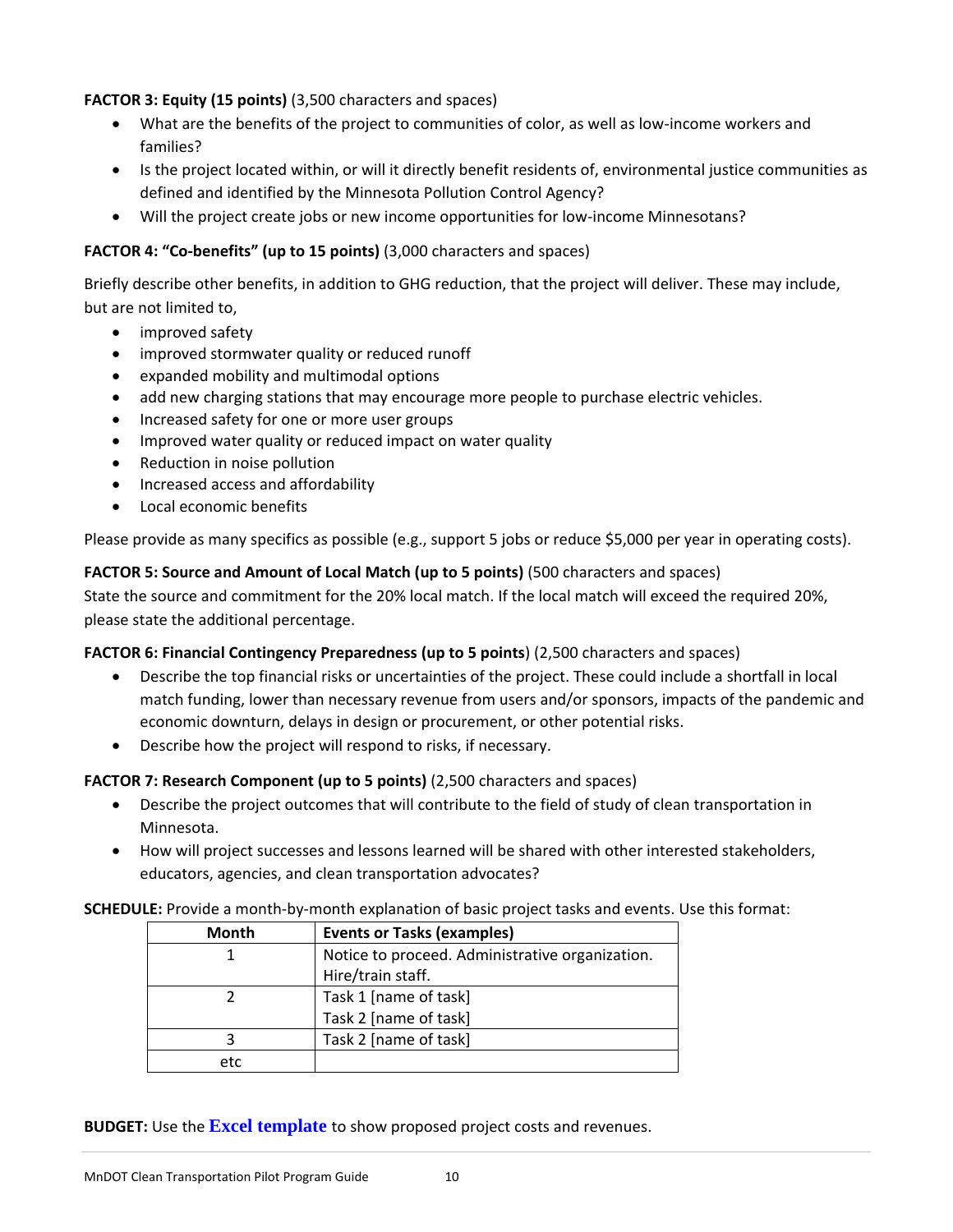## <span id="page-10-0"></span>**APPENDIX 3: Full Application Scoring**

| <b>FACTORS</b>                                                                                                                                                                                                                                                                                                                                                                                                                                                                                                                                                                                                                                                                                                                                                                                                                                                                                              | <b>POINTS</b> |
|-------------------------------------------------------------------------------------------------------------------------------------------------------------------------------------------------------------------------------------------------------------------------------------------------------------------------------------------------------------------------------------------------------------------------------------------------------------------------------------------------------------------------------------------------------------------------------------------------------------------------------------------------------------------------------------------------------------------------------------------------------------------------------------------------------------------------------------------------------------------------------------------------------------|---------------|
| <b>FACTOR 1: Cost-effectiveness of GHG reductions</b><br>Points are awarded by dividing estimated GHG emissions reduction by grant application<br>request, as well as the description of proof of concept viability.<br>Top 20% of proposals received in respective geographic area (Greater MN and<br>Twin Cities Metro): 35 pts<br>Next 20%: 25 pts<br>Next 20%: 15 pts<br>Next 20%: 5 pts<br>Bottom 20%: 0 pts                                                                                                                                                                                                                                                                                                                                                                                                                                                                                           | 35            |
| <b>FACTOR 2: Scalability &amp; Replicability</b><br>Points are awarded for describing clearly how the pilot program will (or can) be scaled up<br>and/or be replicated in other communities in Minnesota after completion.<br>Scalability: A well-considered plan is provided with enough detail to adequately describe<br>how the pilot project will be implemented and/or the project deliverables will be<br>completed in the near-term and can be expanded (scaled up) in the future: up to 10 pts<br><b>Replicability:</b><br>A "proof of concept" outcome is described that serves as a ready model for adoption<br>$\bullet$<br>by other organizations or agencies: up to 5 pts<br>A workable plan is described to collect, analyze, utilize, and publicly share project<br>٠<br>data and communicate results others who may choose to implement project in their<br>own organizations: up to 10 pts | 25            |
| <b>FACTOR 3: Equity</b><br>Points awarded to projects sited in areas of environmental justice concern, as defined and<br>identified by the Minnesota Pollution Control Agency.<br>Sited in areas of environmental justice concerns: 15 points<br>$\bullet$<br>Not sited areas of environmental justice concerns: 0 points<br>$\bullet$                                                                                                                                                                                                                                                                                                                                                                                                                                                                                                                                                                      | 15            |
| <b>FACTOR 4: Co-Benefits</b><br>Projects that anticipate one or more co-benefits (such as those listed in Appendix 2) will<br>receive points in these allocations:<br>3+ co-benefits: 10 pts<br>2 co-benefits: 8 pts<br>1 co-benefit: 5 pts<br>No co-benefits: 0 pts                                                                                                                                                                                                                                                                                                                                                                                                                                                                                                                                                                                                                                        | 10            |
| <b>FACTOR 5: Source and Amount of Local Match</b><br>1 point is awarded for every 5% above 20%.<br>Tribal government applicants receive 5 points.                                                                                                                                                                                                                                                                                                                                                                                                                                                                                                                                                                                                                                                                                                                                                           | 5             |